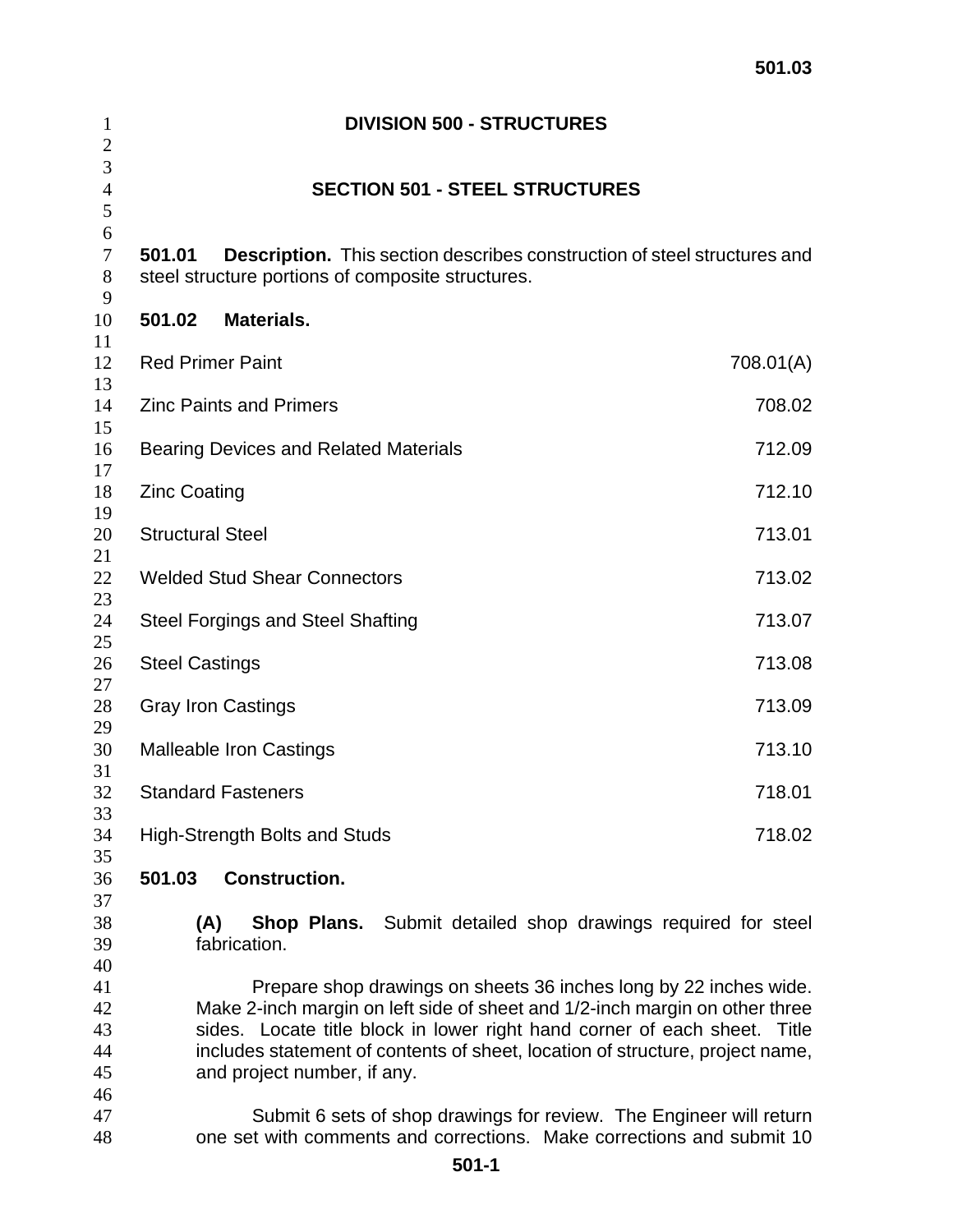| 49 |                                                                           | prints of each revised drawing. Once the Engineer accepts shop drawings,     |  |  |
|----|---------------------------------------------------------------------------|------------------------------------------------------------------------------|--|--|
| 50 |                                                                           | one set of accepted drawings will be returned to the Contractor. Prepare and |  |  |
| 51 |                                                                           | submit shop drawings at no increase in contract price or contract time.      |  |  |
| 52 | Changes to accepted shop drawings without written consent of the Engineer |                                                                              |  |  |
| 53 |                                                                           | will not be allowed. Steel fabrication before shop drawing acceptance by the |  |  |
| 54 |                                                                           | Engineer will not be allowed.                                                |  |  |
| 55 |                                                                           |                                                                              |  |  |
| 56 |                                                                           | Submit shop drawings not less than four weeks prior to fabrication.          |  |  |
| 57 |                                                                           | Make corrections in a timely manner.                                         |  |  |
| 58 |                                                                           |                                                                              |  |  |
| 59 |                                                                           | Shop drawings shall include the following:                                   |  |  |
| 60 |                                                                           |                                                                              |  |  |
| 61 | (1)                                                                       | Details for connections not dimensioned in the contract                      |  |  |
| 62 |                                                                           | documents.                                                                   |  |  |
| 63 |                                                                           |                                                                              |  |  |
| 64 | (2)                                                                       | Direction of rolling of plates where the contract documents                  |  |  |
| 65 |                                                                           | require specific orientation.                                                |  |  |
| 66 |                                                                           |                                                                              |  |  |
| 67 | (3)                                                                       | Sequence and procedures.                                                     |  |  |
| 68 |                                                                           |                                                                              |  |  |
| 69 | (4)                                                                       | Location of butt-welded splices on layout drawing of entire                  |  |  |
| 70 |                                                                           | structure.                                                                   |  |  |
| 71 |                                                                           |                                                                              |  |  |
| 72 | (5)                                                                       | Calculations and location of temporary supports and vertical                 |  |  |
| 73 |                                                                           | alignment of members at each stage of fabrication.                           |  |  |
| 74 |                                                                           |                                                                              |  |  |
| 75 | (6)                                                                       | Slip-critical connections and connections subject to direct                  |  |  |
| 76 | tension.                                                                  |                                                                              |  |  |
| 77 |                                                                           |                                                                              |  |  |
| 78 | (7)                                                                       | Qualifications of welders in accordance with Section 5, Part B,              |  |  |
| 79 |                                                                           | of AWS D1.5.                                                                 |  |  |
| 80 |                                                                           |                                                                              |  |  |
| 81 | (8)                                                                       | Qualifications of welding inspectors in accordance with Section              |  |  |
| 82 |                                                                           | 6, Part A, of AWS D1.5.                                                      |  |  |
| 83 |                                                                           |                                                                              |  |  |
| 84 |                                                                           |                                                                              |  |  |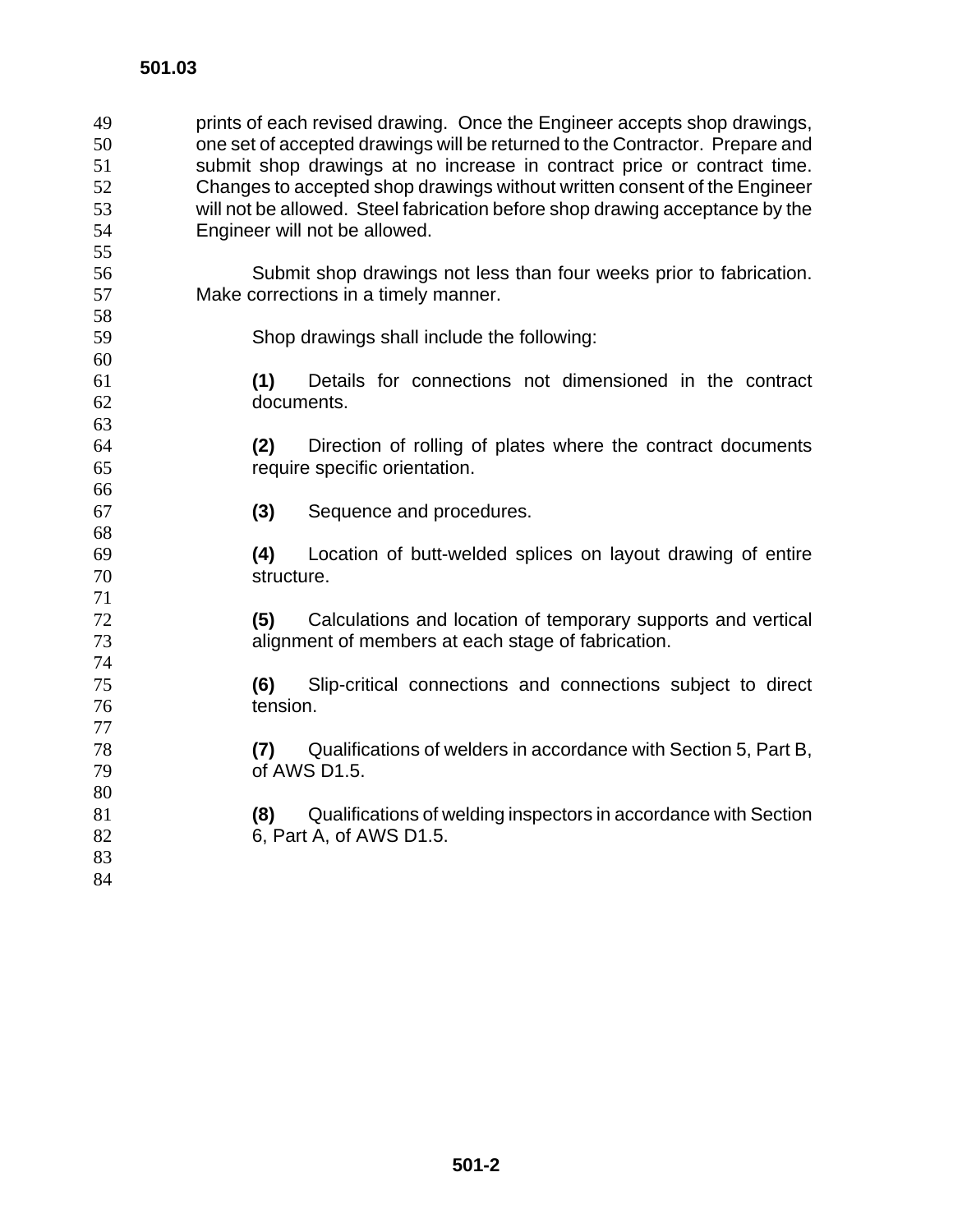86

84 **(B) Required Prints and Reports.** Submit drawings and reports in 85 accordance with Table 501.03-1 - Submittal Requirements.

| <b>TABLE 501.03-1 - SUBMITTAL REQUIREMENTS</b>      |                                          |                            |  |  |
|-----------------------------------------------------|------------------------------------------|----------------------------|--|--|
| <b>Item</b>                                         | <b>Number of Sets</b><br><b>Required</b> | <b>Furnish To</b>          |  |  |
| <b>Preliminary Shop Drawings</b>                    | 6                                        | Engineer                   |  |  |
| <b>Final Shop Drawings</b>                          | 10                                       | Engineer                   |  |  |
| Mill Orders and Test Reports                        | 5                                        | Engineer                   |  |  |
| Notice of Placing Shop Order                        | $\overline{2}$                           | Engineer                   |  |  |
| Notice of Beginning Shop Work                       | 3                                        | Shop Inspector             |  |  |
| Match Mark, Camber, and<br><b>Erection Diagrams</b> | 1<br>8                                   | Shop Inspector<br>Engineer |  |  |
| <b>Shipping Statements</b>                          | 4                                        | Shop Inspector<br>Engineer |  |  |
| <b>Report of Full-Size Tests</b>                    | 1<br>6                                   | Shop Inspector<br>Engineer |  |  |
| <b>Record of Annealing Charges</b>                  | 6                                        | Engineer                   |  |  |

87

88 **(C) Mill and Shop Inspection.** Give advance notice of shop and mill 89 work, and work locations to the Engineer so testing and inspectional 90 procedures may be prepared.

- 91
- 
- 94

97

101

92 Furnish facilities for inspection of material and workmanship in mill and 93 shop. Allow inspectors free access to necessary parts of work.

95 When the Engineer requires test specimens or certifications, furnish 96 specimens and certifications at no increase in contract price or contract time.

98 **(D) Shop Work and Fabrication.** Keep structural material clean and free 99 from damage caused by improper handling during loading, transporting, and 100 storage.

102 Furnish and follow methods and procedures for preparation, handling 103 and inspection, shop assembly of material, and details of fabrication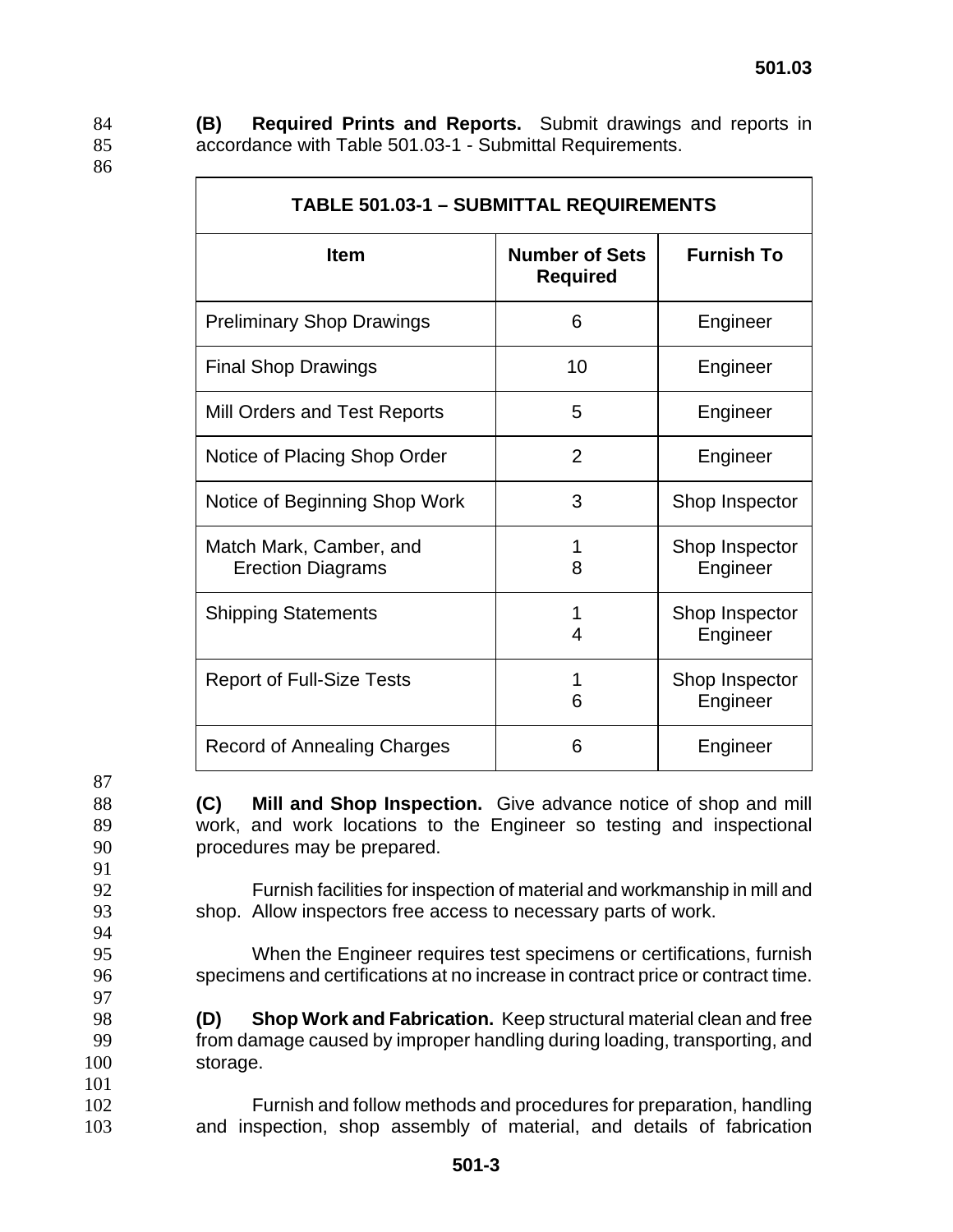conforming to Section 6 - Steel Structures, in AASHTO *LRFD Bridge Design Specifications*. Furnish and perform methods and procedures for shop and field welding in accordance with AWS D1.5 and AASHTO *LRFD Bridge Design Specifications*. Furnish and perform methods and procedures for welding of structural supports for highway signs, luminaires, traffic signals, and other non-bridge structures in accordance with AWS D1.1. Electro-slag welding will not be allowed. Furnish and perform methods and procedures for welding of reinforcing steel conforming to AWS D1.4 and Subsection 602.03(E) - 117 Splicing of Bars. Zinc coat all structural steel, excluding steel for major steel bridges 120 that receive paint finishes. **(E) Erection. (1) General.** The Engineer will inspect erection work. Provide access to facilities for thorough inspection of erection work, including materials used and quality involved. **(2) Plant.** Use falsework, tools, machinery, and appliances, 129 including drift pins and fitting-up bolts, necessary for handling of work. **(3) Handling and Storing Materials.** Place materials on skids above ground. Keep storage area clean and properly drained. Place girders and beams upright and shored, supporting long members such as columns and chords on skids. Place skids close enough together 135 to prevent damage from deflection. **(4) Falsework.** Design, construct, and maintain falsework to handle required loads. Submit plans and calculations for falsework stamped and signed by Hawaii Licensed Structural Engineer. Acceptance of the Contractor's plans by the Engineer does not relieve 141 the Contractor of responsibility for correctness and completeness of drawings and for fit of shop and field connections. Place and protect falsework for steel structures on footing that is protected from undermining and softening subsurface conditions. Set falsework to give structural camber required by the contract documents or ordered by the Engineer. Brace top of all falsework, 148 excluding blocking, transversely. Install falsework lighting in accordance with Section 633 – **Falsework Lighting.**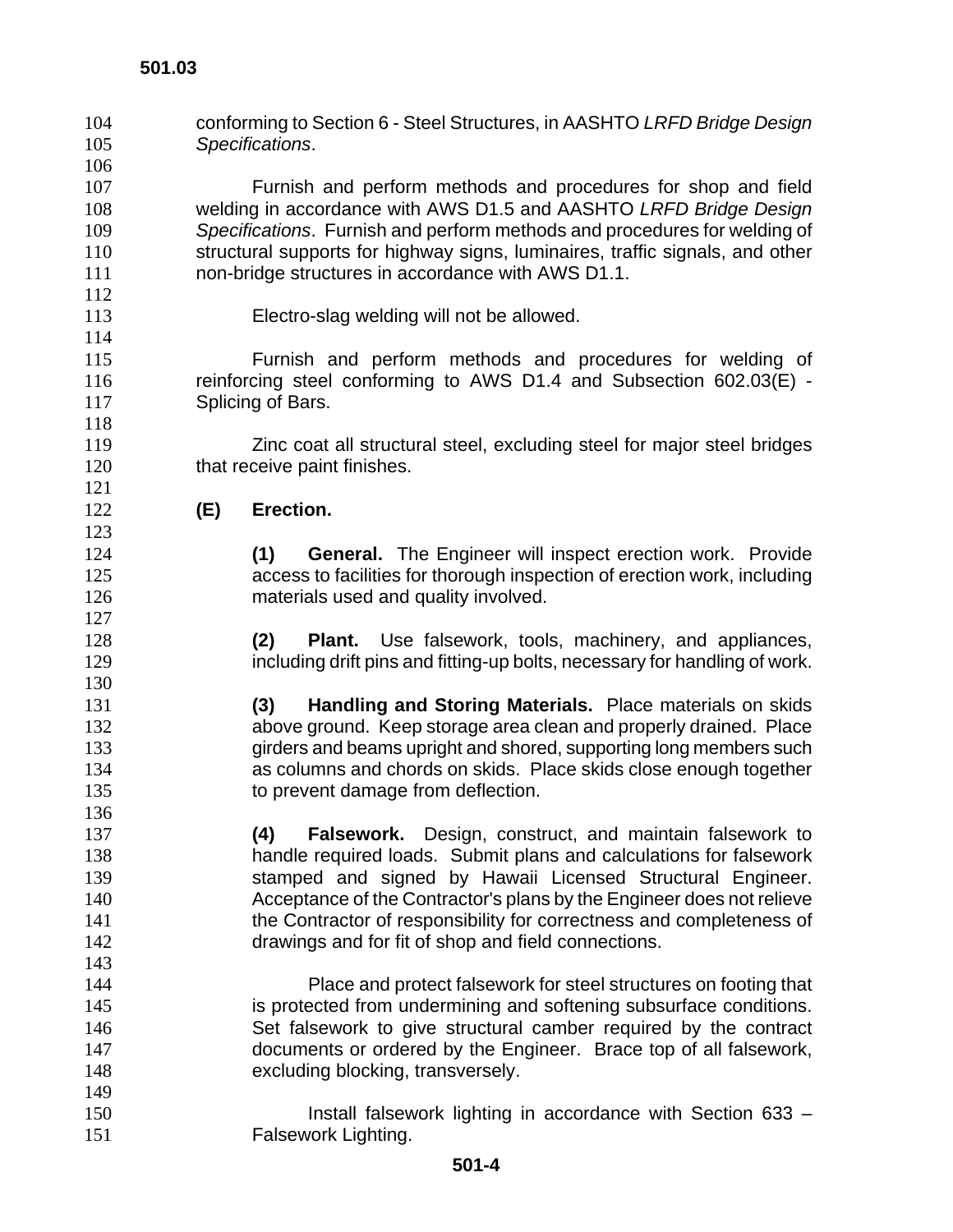**(5) Methods and Equipment.** Before erection begins, submit proposed method of erection and proposed number and character of equipment. Submit erection procedures prepared, stamped, and signed by Hawaii Licensed Structural Engineer who is familiar with heavy rigging. Do not begin work until written acceptance is received **from the Engineer.** 

**(6) Bearing and Anchorages.** Do not place masonry bearing plates upon bridge seat bearing areas that are improperly finished, deformed, or irregular. Set bearing plates level in exact positions with full and even bearing upon masonry. Place bearing plates on fabric or elastomeric pads as indicated in the contract documents.

Set anchor bolts accurately in drilled or cast holes, except when 167 bolts are built into masonry and fixed by completely filling forms with portland cement concrete. Provide location of anchor bolts in relation 169 to slotted holes in expansion shoes, corresponding with temperature at time of erection. Adjust nuts on anchor bolts at expansion ends of 171 spans.

**(7) Straightening Bent Materials.** Straighten plates, angles, and other shapes by methods that will not produce fracture or other damage. Do not heat metal unless permitted by the Engineer. When heating is permitted, control heating temperature so as not to produce metal of dark "cherry red" color. After heating, cool metal as slowly as possible. Submit proposed straightening procedures and inspection methods stamped and signed by Hawaii Licensed Structural Engineer.

After straightening bends or buckles, inspect metal carefully for fractures, by method other than visual, that is acceptable to the Engineer. Restore finish of straightened materials.

**(8) Assembling Steel.** Assemble parts accurately, following match-marks. Handle materials carefully so as not to bend, break, or damage parts. Hammering that may damage or distort members will not be allowed. Clean bearing surfaces, as well as surfaces in permanent contact, before assembling members. Unless built by cantilever method, build truss spans on blocking placed to give trusses proper camber. Leave blocking in place until tension chord splices are fully connected, and then pin and bolt all other truss connections. Do not tighten railing bolts, or those in splices of compression member butt joints, or bolts in railings until the span has been swung. Use splices and field connections with 1/2 of holes filled with bolts and 1/2 with cylindrical erection pins before placing permanent fasteners. For splices and connections carrying traffic during erection, fill 3/4 of holes with bolts.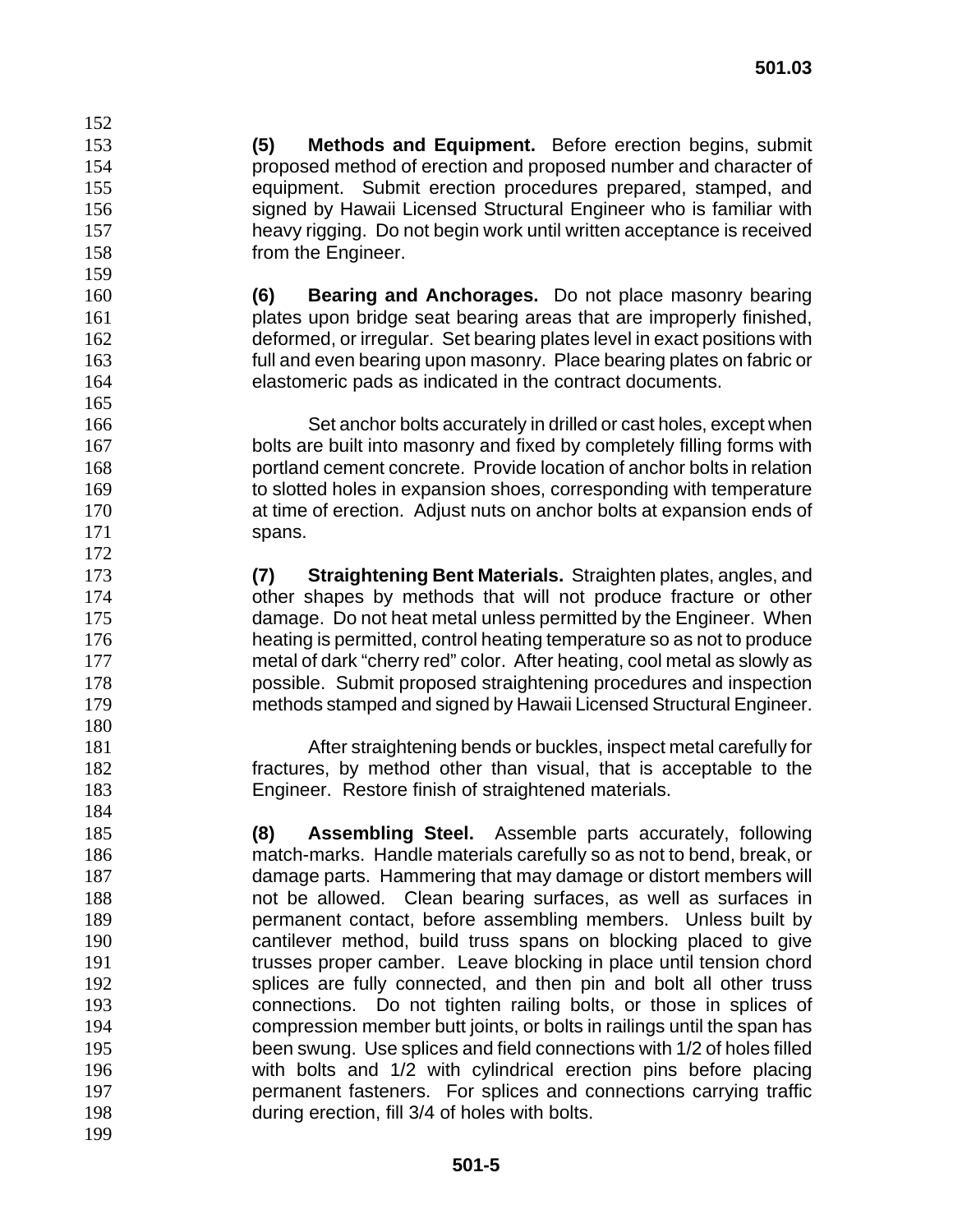**(9) Pin Connections.** Furnish pilot and driving nuts for use in 201 driving pins at no increase in contract price or contract time. Drive **pins so that members take full bearing on pins. Screw pin nuts tight** and burr threads at face of nut with pointed tool.

**(10) Misfits.** The Engineer will consider correction of minor misfits involving harmless quantities of reaming, cutting, and chipping as part of erection process. Immediately report to the Engineer errors in shop fabrication or deformation resulting from handling and transport of material. Obtain the Engineer's acceptance regarding method of correcting error. Correction of misfits, errors, injuries, and replacements shall be the Contractor's responsibility.

**(11) Bolted Connections.** Do not use bolted connections, except for field splices, or as detailed in the contract documents. Use high-strength bolts, nuts, and washers of type and dimensions specified at locations indicated in the contract documents.

Furnish and use bolts with hexagonal heads and nuts. Use bolts that are long enough to extend entirely through nut, but not by more than 1/2 thickness of nut. Use two nuts for bolts in tension.

Unfinished bolts in shear shall not have more than one thread within grip. Diameter of bolt shall conform to Article 6.13.2.5- Size of Bolts, and diameter of bolt holes shall conform to Article 6.13.2.4 - Holes, of the AASHTO *LRFD Bridge Design Specifications*.

Threads of turned bolts shall be entirely outside grip. Sub-punch and ream holes for all turned bolt connections to 1/32-inch oversize. Finish bolts to provide a driving fit. Furnish acceptable nut locks or flat washers, 1/4-inch-thick, as specified in the contract documents.

Furnish bolted connections using high-strength steel bolts conforming to *Specifications for Structural Joints Using ASTM A 325 or A 490 Bolts* and the following provisions:

**(a)** Clean contact surfaces of high-strength bolted connections of rust, mill scale, dirt, grease, paint, lacquer, and other material foreign to steel, before assembly.

**(b)** Furnish and install bolts conforming to ASTM A 325 with hardened washer under nut or bolt head, whichever is the element turned in tightening. At the Contractor's option and at no increase in contract price or contract time, the Engineer will allow utilization of hardened washer under both nut and bolt head.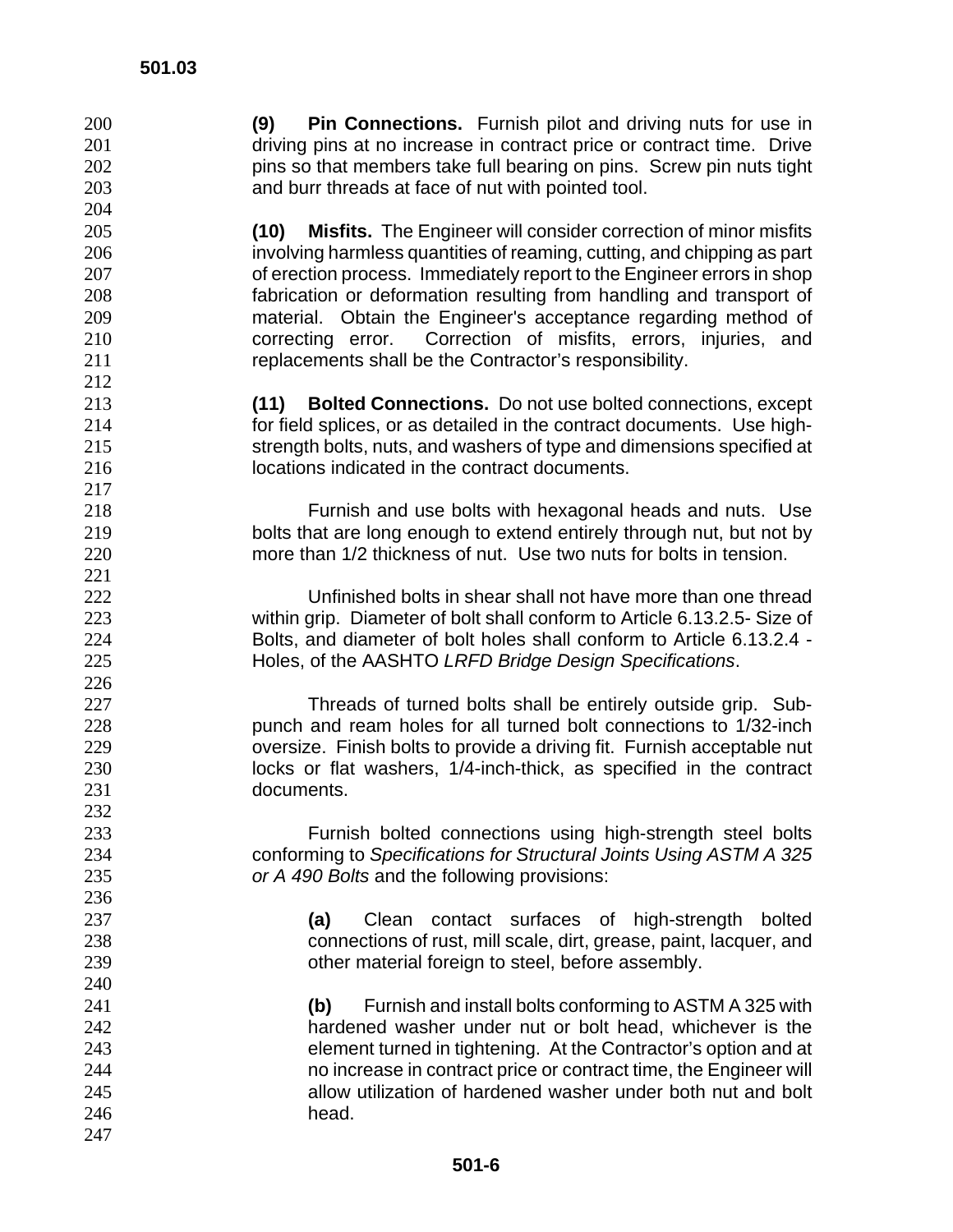**(c)** Furnish and install direct tension indicator washers acceptable to the Engineer for tightening of bolts. Submit procedures for installation and inspection of direct tension indicator washers, as recommended by manufacturer, to the Engineer. Include in submitted procedures the proposed method for checking and retightening bolts that may have worked loose after subsequent bolt tightening. Tightening of ASTM A 325 or ASTM A 490 bolts by 257 turn-of-nut method or calibrated wrench method will not be allowed. Tightening of ASTM A 449 studs or anchor bolts by turn-of-nut method or calibrated wrench method will be permitted if the Engineer accepts the Contractor's proposed method. **(d)** Locate nuts wherever practicable on side of member 266 that will not be visible from traveled way. **(F) Painting. (1) General.** Painting of metal structures shall include preparation of metal surfaces, application, protection and drying of paint coating, supplying tools, tackle, scaffolding, labor, and materials necessary for entire work. Before painting, round sharp edges of structural steel to maximum radius of 1/16 inch. **Treat finished surfaces of bearing plates and rollers as** indicated in the contract documents. Paint steel with one shop or prime coat and not less than two field coats. Provide minimum dry film thickness of 1.5 mils for shop coat and 1.0 mil for field coat. Paint prime coat and first field coat with 284 red primer paint. Paint second field coat with finish coat indicated in the contract documents and acceptable to the Engineer. Provide coats sufficiently different in color to permit detection of incomplete application. **(2) Weather Conditions.** Paint only thoroughly dry surfaces and only during periods of favorable weather. Painting will not be allowed when atmospheric temperature is below 40 degrees F or when relative humidity is above 85 percent. Remove and replace fresh paint damaged by bad weather and moisture.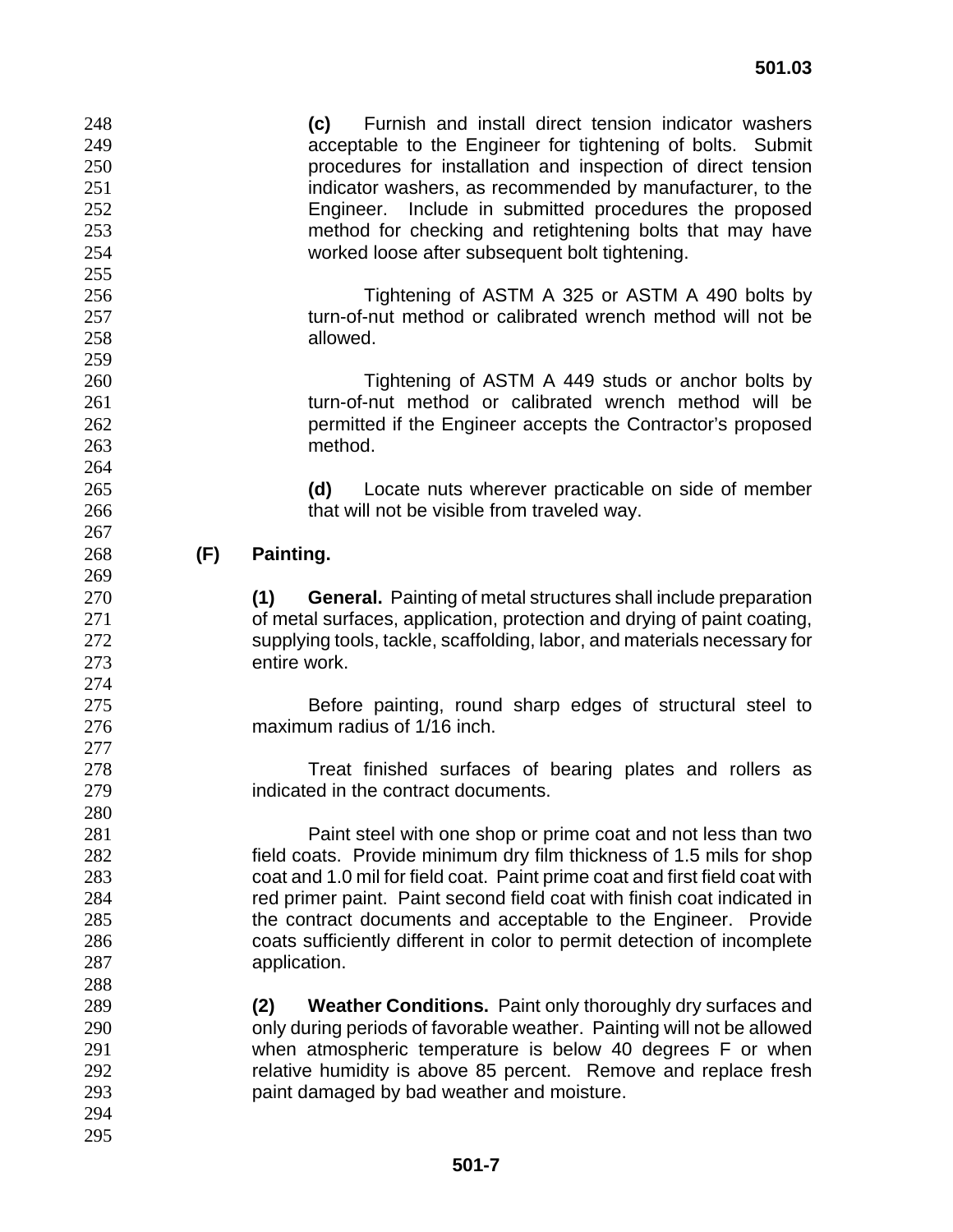**(3) Preparation of Zinc-Coated Surfaces.** When painting zinc-coated surfaces, defer painting to allow surfaces to weather to a dark, nearly black color. Before painting, treat zinc-coated surfaces with solution that contains two ounces each of copper chloride, copper nitrate, and sal ammoniac dissolved in one gallon of soft water in earthen or glass container. Then add two ounces of commercial muriatic acid and mix thoroughly. Apply solution to zinc-coated surface with wide, flat brush. Upon drying, the coated surfaces will appear gray. A commercial product that produces same results on zinc-coated surfaces, or alternative treatment that conforms to Pretreatment Specifications No. 3 - Basic Zinc Chromate Vinyl Butyral Washcoat, of the *Steel Structures Painting Council Handbook* may be used. 

**(4) Cleaning of Surfaces.** Thoroughly remove rust, loose mill scale, dirt, oil or grease, other foreign substances, and anti-weld spatter coating from surface of metal before painting. If rust appears on cleaned surface before application of paint, reclean surface before painting.

Before painting, choose one of following methods of cleaning and obtain the Engineer's acceptance:

**(a) Hand Cleaning.** Use wire brushes, scraping tools, or sandpaper. At the Engineer's discretion, some power-driven will be acceptable, at the Engineer's discretion. Pneumatic chipping hammers will not be allowed. Remove oil and grease with acceptable solvent.

**(b) Blast Cleaning.** For blast cleaning, use abrasives manufactured from clean, dry sand or material grit of grading acceptable to the Engineer. The Engineer will not allow use of unwashed beach sand.

Use acceptable dry-blast cleaning apparatus, in accordance with Specification No. SP5-52T - Blast Cleaning to White Metal, of the *Steel Structures Painting Council Handbook*. White metal is defined as surface with uniform gray-white metallic color, slightly roughened to form suitable anchor pattern for painting.

**(5) Application of Paint.** Apply paint by brush, spray, roller, or combination of these methods.

- When using brushes, apply paint to produce smooth, uniform coating, brushing out runs or sags. The Engineer will consider numerous brush marks to be improper paint application.
-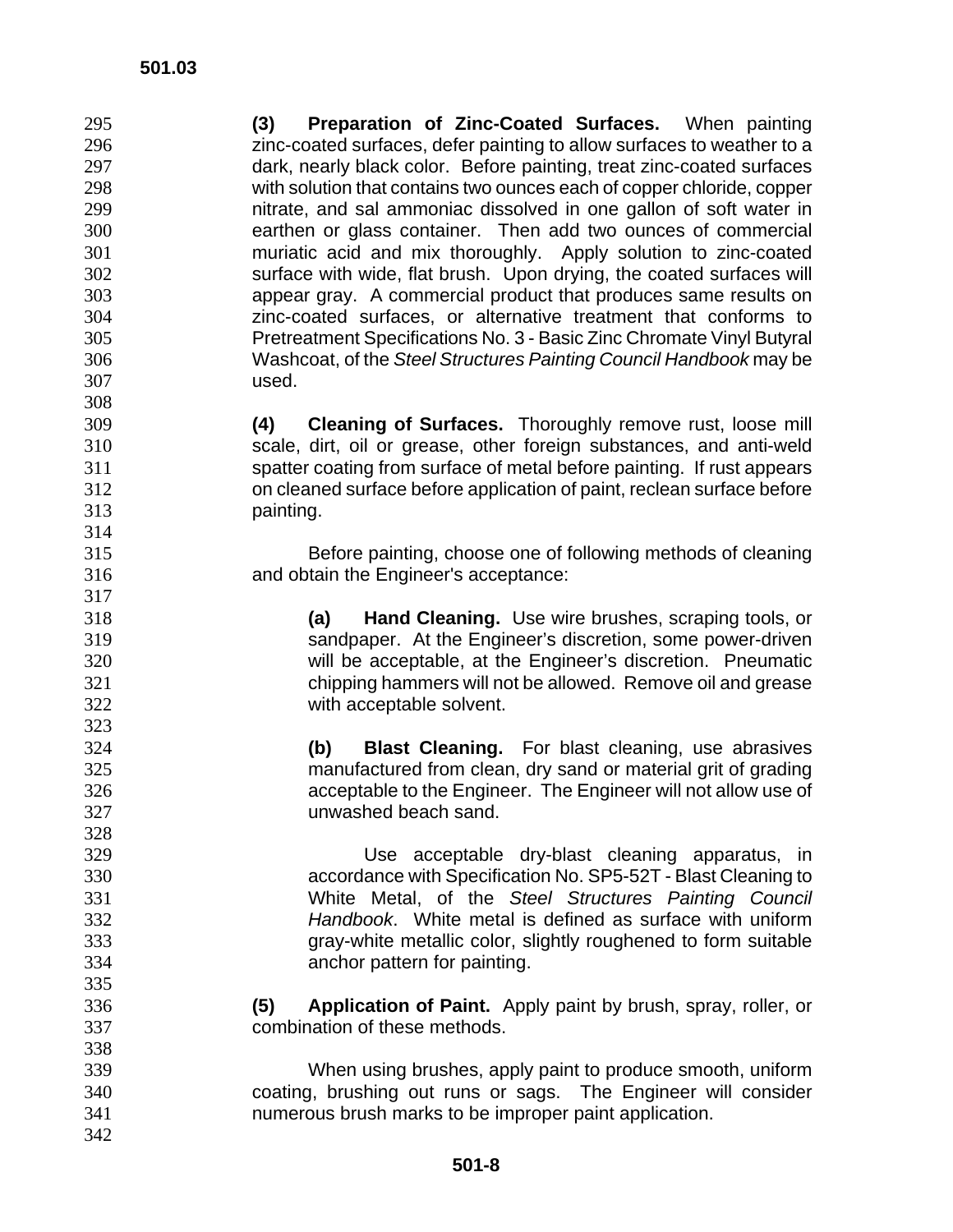film.

Use type of roller that does not leave stippled texture in paint

When spray methods are proposed for use, spray operator shall have minimum three years of experience and shall submit certificate of experience. Required qualifications for spray operator include ability to correctly adjust equipment, application, and technique; and perform equipment maintenance. Protect adjoining areas from overspray or paint mist. Runs, sags, thin areas in paint coat, or skips and holidays are evidence of unsatisfactory work, and will be cause for the Engineer to require brushwork for remainder of painting.

Use traps or separators sized adequately to remove oil and water from compressed air. Drain traps or separators periodically during operations. Air from spray gun impinging against surface shall show no water or oil.

Use brushes to paint areas inaccessible to spray gun. Brush to work paint into cracks, crevices, and blind spots. If surface is unreachable by brush, use daubers or sheepskins.

Thoroughly mix paint ingredients in container before use, and agitate often during application to keep pigment in suspension.

If it is necessary to thin paint in cool weather to make paint spread more freely, heat paint container in hot water. Do not add or remove liquid from paint.

Cure or dry each coat of paint in accordance with manufacturer's recommendations before applying successive coats.

Remove painting that fails to conform to requirements. Thoroughly clean and repaint metal.

**(6) Prime Coat.** Ship structural steel with one coat of shop-applied prime coat for the Engineer's inspection and acceptance. After acceptance, apply one prime coat and one finish coat of required paint at the Contactor's storage yard before delivery to work site.

- Apply shop-coat type of paint to surfaces of metal that will be in contact after field erection, provided paint does not interfere with assembly.
- Before erection, apply all required coats of paint or three shop coats of specified primer to surfaces of metal that are not presently in contact, but that will be inaccessible after assembly.
-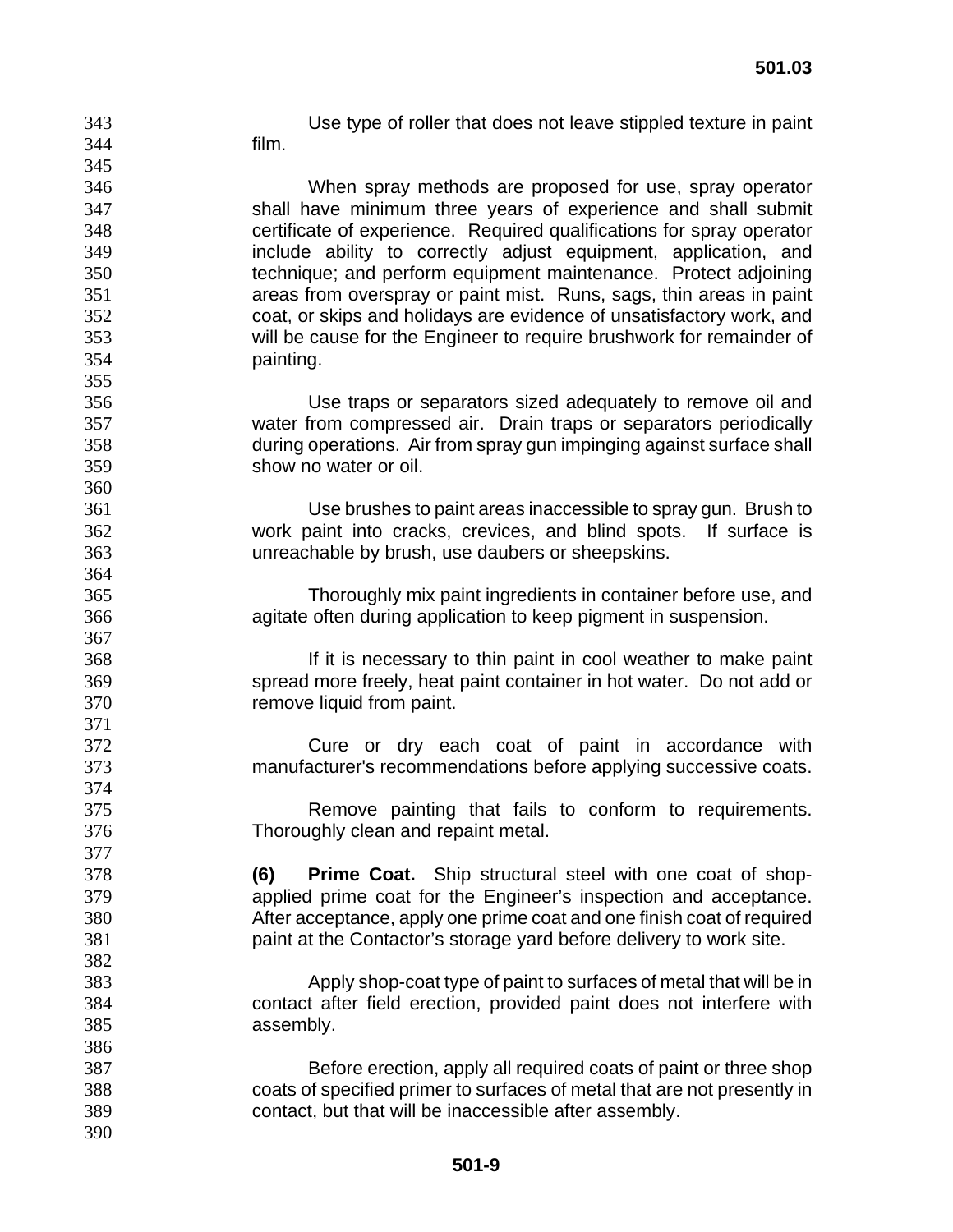| Surfaces of metal assembled in the shop that are in contact<br>392<br>shall not be painted. Do not paint structural steel until all shop welding<br>393<br>has been completed.<br>394<br>395<br>Field-welded surfaces within two inches from point of weld shall |  |
|------------------------------------------------------------------------------------------------------------------------------------------------------------------------------------------------------------------------------------------------------------------|--|
|                                                                                                                                                                                                                                                                  |  |
|                                                                                                                                                                                                                                                                  |  |
|                                                                                                                                                                                                                                                                  |  |
|                                                                                                                                                                                                                                                                  |  |
| 396<br>not be painted.                                                                                                                                                                                                                                           |  |
| 397                                                                                                                                                                                                                                                              |  |
| 398<br>After field welding is complete, clean unpainted surfaces to                                                                                                                                                                                              |  |
| 399<br>bright metal and coat with acceptable shop primer and two finish coats                                                                                                                                                                                    |  |
| 400<br>of paint.                                                                                                                                                                                                                                                 |  |
| 401                                                                                                                                                                                                                                                              |  |
| 402<br>Do not paint surfaces to be in contact with concrete.                                                                                                                                                                                                     |  |
| 403                                                                                                                                                                                                                                                              |  |
| 404<br>If unpainted surfaces will be exposed to weather for an                                                                                                                                                                                                   |  |
| extended period of time before erection, protect surface with coat of<br>405                                                                                                                                                                                     |  |
| 406<br>lacquer or similar coating acceptable to the Engineer. Remove this                                                                                                                                                                                        |  |
| 407<br>coating before erection.                                                                                                                                                                                                                                  |  |
| 408                                                                                                                                                                                                                                                              |  |
| 409<br>Give milled or finished surfaces of iron and steel castings one                                                                                                                                                                                           |  |
| 410<br>coat of paint.                                                                                                                                                                                                                                            |  |
| 411                                                                                                                                                                                                                                                              |  |
| 412<br>Coat machine-finished surfaces, except abutting joints and                                                                                                                                                                                                |  |
| 413<br>base plates, with acceptable hot mixture of white primer and tallow or                                                                                                                                                                                    |  |
| 414<br>other acceptable commercial product. The Engineer will inspect                                                                                                                                                                                            |  |
| 415<br>coated items before removal from shop.                                                                                                                                                                                                                    |  |
| 416                                                                                                                                                                                                                                                              |  |
| 417<br>Paint erection marks for field identification of members, and                                                                                                                                                                                             |  |
| 418<br>weight marks on surfaces previously painted with shop coat. Do not                                                                                                                                                                                        |  |
| load material for shipment until paint is thoroughly dry. Do not remove<br>419                                                                                                                                                                                   |  |
| 420<br>material until at least 24 hours after applying paint.                                                                                                                                                                                                    |  |
| 421                                                                                                                                                                                                                                                              |  |
| 422<br>Field Painting. Upon completion of erection, clean surfaces in<br>(7)                                                                                                                                                                                     |  |
| accordance with Subsection 501.03(F)(4) - Cleaning of Surfaces.<br>423                                                                                                                                                                                           |  |
| 424                                                                                                                                                                                                                                                              |  |
| 425<br>Clean surfaces not coated with shop paint or those with                                                                                                                                                                                                   |  |
| 426<br>required coating worn off or defective, and cover thoroughly with one                                                                                                                                                                                     |  |
| 427<br>coat of required primer.                                                                                                                                                                                                                                  |  |
| 428                                                                                                                                                                                                                                                              |  |
| 429<br>Do not paint surfaces that are to be in contact with concrete.                                                                                                                                                                                            |  |
| 430<br>Paint surfaces that will be inaccessible after erection, with required                                                                                                                                                                                    |  |
| 431<br>field coats. Apply required field coats after retouched prime coat has                                                                                                                                                                                    |  |
| 432<br>thoroughly dried and required field cleaning has been completed. If                                                                                                                                                                                       |  |
|                                                                                                                                                                                                                                                                  |  |
|                                                                                                                                                                                                                                                                  |  |
| 433<br>small cracks and cavities have not been sealed watertight, fill with                                                                                                                                                                                      |  |
| 434<br>pasty mixture of red primer and linseed oil. Apply second coat.                                                                                                                                                                                           |  |
| 435                                                                                                                                                                                                                                                              |  |
| 436<br>To secure maximum coating on edges of plates or shapes and<br>other parts subject to special wear and attack, stripe edges first with<br>437                                                                                                              |  |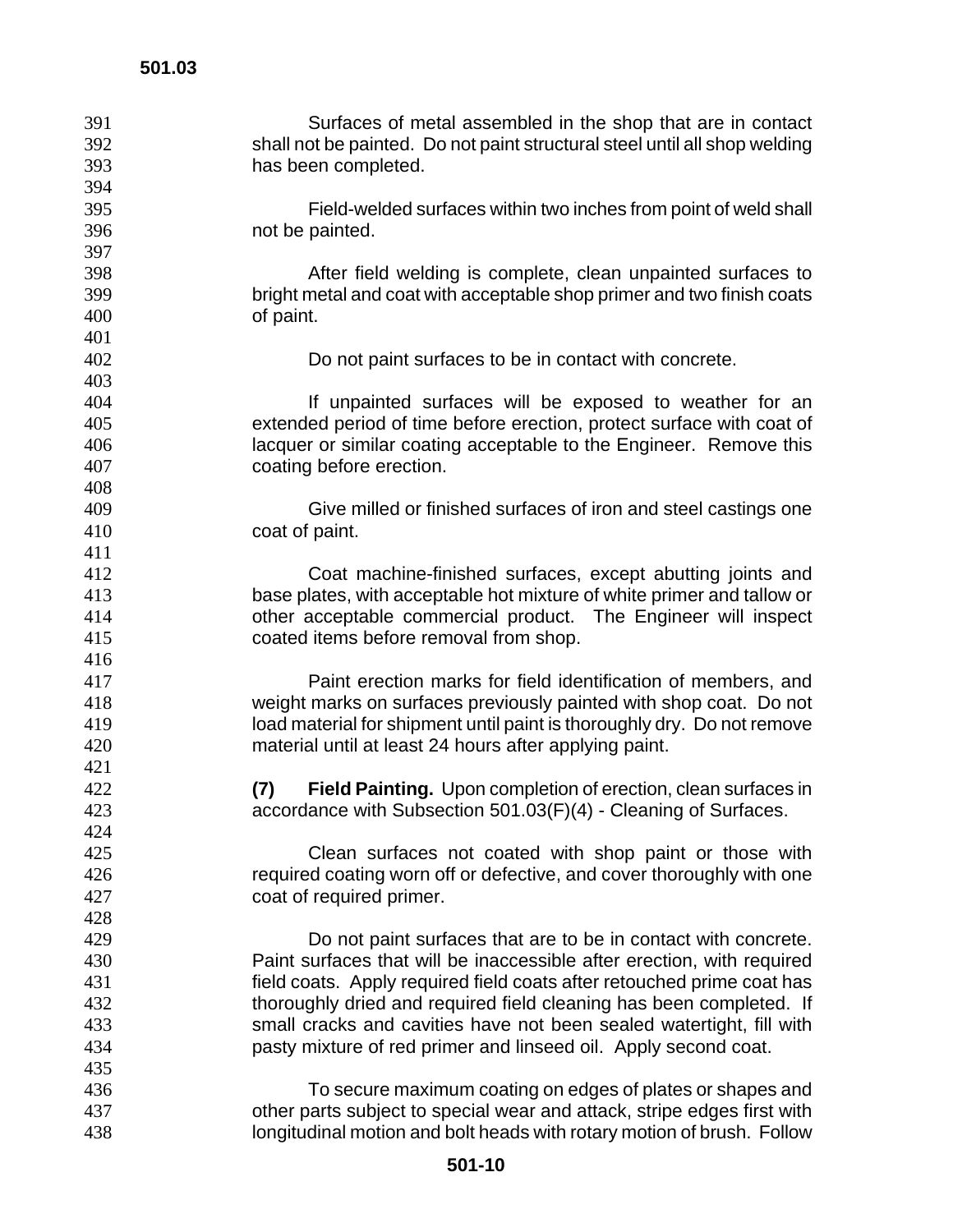- immediately with general painting of entire surface, including edges and bolt heads.
- If the Engineer orders precautionary or corrective measures to prevent dust, dirt, and other foreign matter from touching freshly painted surfaces, or to prepare surfaces for painting, provide these measures at no increase in contract price or contract time.
- Steelwork in structures that have concrete floors shall not be painted with first field coat until completion of concrete floor, including formwork removal. In other cases, defer application of second field coat until completion of placing and finishing adjoining concrete work, not including concrete floors. Reclean and repaint surfaces damaged by concreting operations.
- Protect pedestrian, vehicular, and other traffic from injuries or damage from spatters, splashes, or smirches of paint or paint materials.

Use 2-inch-high letters and numerals to stencil structure number, month, and year of painting at locations indicated in the contract documents or designated by the Engineer. Choose paint color that will contrast distinctly with background.

**(G) Zinc Coating.** 

**(1) Zinc Coating.** Zinc coat after fabrication using hot-dip process. Coat largest practicable area in accordance with Subsection 712.10 - Zinc Coating. Fabrication shall include shearing, punching, forming, bending, welding, and riveting. If sections need to be straightened after zinc coating, straighten without damaging spelter coating.

**(2) Repairing Damaged Zinc-Coated Surfaces.** Repair zinc coating that has chipped off or been damaged in handling, transporting or welding. Thoroughly clean damaged zinc-coated surfaces by wire brushing damaged area. Remove sags, welds, and loose and cracked spelter coating. Paint cleaned area after completing any of the following procedures:

- **(a)** Apply coating material conforming to Federal Specification O-G-93, stick form, in accordance with method conforming to Annex A1 of ASTM A 780. Heat coated surface with torch at sufficient temperature to melt repair material without damage to zinc coating.
- 

 **501-11**